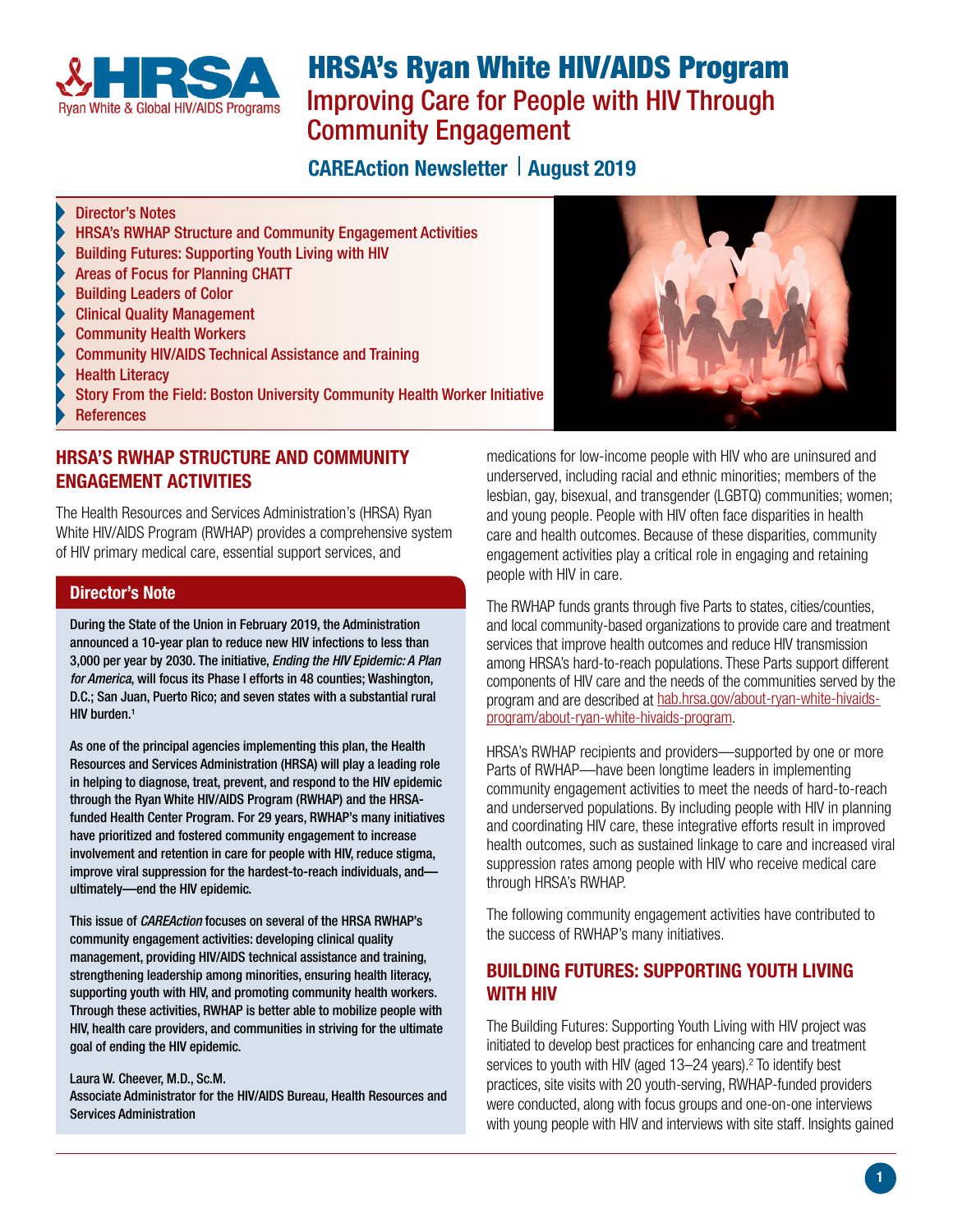#### <span id="page-1-7"></span><span id="page-1-0"></span>Areas of Focus for Planning CHATT include —

- $\triangle$  Promoting practices that could improve planning council and planning body functions and operations and achieve legislative responsibilities
- $\triangle$  Developing and updating easy-to-understand planning tools and training materials
- $\triangle$  Delivering informational webinars to discuss practical approaches to common challenges
- $\triangle$  Sharing existing resources via a searchable, comprehensive library
- $\triangle$  Supporting the exchange of practical knowledge in a community of planning council and planning body members, staff, and recipients

through these activities resulted in the development of a toolkit and other technical assistance tools. RWHAP recipients can access the toolkit, webinar series, and other to help engage youth who have HIV and improve their health outcomes, such as retention in care and viral suppression. The resources can be found at: [targethiv.org/library/hrsa](https://targethiv.org/library/building-futures-supporting-youth-living-hiv-technical-assistance-toolkit)[hab-building-futures-supporting-youthliving-hiv.](https://targethiv.org/library/building-futures-supporting-youth-living-hiv-technical-assistance-toolkit)

#### <span id="page-1-1"></span>BUILDING LEADERS OF COLOR

TheBuilding Leaders of Color (BLOC) project offers training opportunities to people of color with HIV to increase their participation in and engagement with planning bodies, medical and support care teams, and boards of directors, as well as other efforts to address and reach the goals of the *National HIV/AIDS Strategy for the United States*. BLOC hosts training events each year, including one national training for transgender women of color with HIV, regional trainings for people of color with HIV, tailored trainings for youth of color with HIV between the ages of 18 and 24 years, and a train-the-trainer session for individuals who have graduated from regional and national trainings.

## <span id="page-1-2"></span>CLINICAL QUALITY MANAGEMENT

Clinical Quality Management (CQM) focuses on improving patient care, healthoutcomes, and patient satisfaction.<sup>[3](#page-2-1)</sup> Through a cooperative



agreement with recipients, HRSA offers training for people with HIV and staff on quality improvement through the [Center for Quality](https://targethiv.org/cqii)  [Improvement and Innovation \(CQII\)](https://targethiv.org/cqii) Training of Consumers on Quality (TCQ) Program. The purpose of the CQII TCQ Program is to build the capacity of people with HIV to be active partners in planning, implementing, and evaluating quality improvement efforts at both the clinical and system levels. The program focuses on people with HIV who seek to be effective advocates for their communities, with the goal of improving the quality of HIV care. The technical assistance and training services encompass the dissemination of resources, training, consultation and coaching from quality improvement experts, and a national quality improvement collaborative with engagement among RWHAP recipients. The training program features three components of good quality management: infrastructure, performance measurement, and quality improvement.

#### <span id="page-1-3"></span>COMMUNITY HEALTH WORKERS

Fostering relationships with well-informed, relatable individuals can help engage hard-to-reach populations.<sup>4</sup> Using community health [workers \(CHWs\)](https://targethiv.org/chw) within a multidisciplinary HIV care team is a welldocumented program model that facilitates increased linkage to and retention in care among people with HIV. Depending on their communities, CHWs often have diverse roles, but they typically share race/ethnicity, language, socioeconomic status, values, and life experiences with their community members. This peer relationship provides opportunities to receive honest feedback from patients, which informs and helps shape the CHW program. CHWs offer services that focus on addressing barriers that prevent people with HIV from receiving treatment and staying in care. Because CHWs understand and often come from the communities they serve, they can build trusting relationships and credibility with people with HIV.

## <span id="page-1-4"></span>COMMUNITY HIV/AIDS TECHNICAL ASSISTANCE AND TRAINING

Through focused areas of training and technical assistance (see text box), [Community HIV/AIDS Technical Assistance and Training \(Planning](https://targethiv.org/planning-chatt)  [CHATT\)](https://targethiv.org/planning-chatt) builds the capacity of RWHAP Part A planning councils and planning bodies across the United States to help them strengthen engagement of people with HIV and people at risk for HIV and increase the involvement of community providers in HIV service delivery planning.

## <span id="page-1-5"></span>HEALTH LITERACY

The *[In it Together Health Literacy Project](https://targethiv.org/healthliteracy)* is a training initiative designed to incorporate health literacy strategies into services for people with HIV, with the goal of improving engagement and retention inHIV care and treatment.<sup>5</sup> This adaptable program trains individuals who live in communities highly affected by HIV to become health literacy trainers and eventually provide in-person training to health professionals and organizations that serve people with HIV.

#### <span id="page-1-6"></span>Story From the Field: Boston University Community Health Worker Initiative

Funded through the Minority HIV/AIDS Fund of the Secretary of Health and Human Services and administered by the HRSA HIV/AIDS Bureau,

2